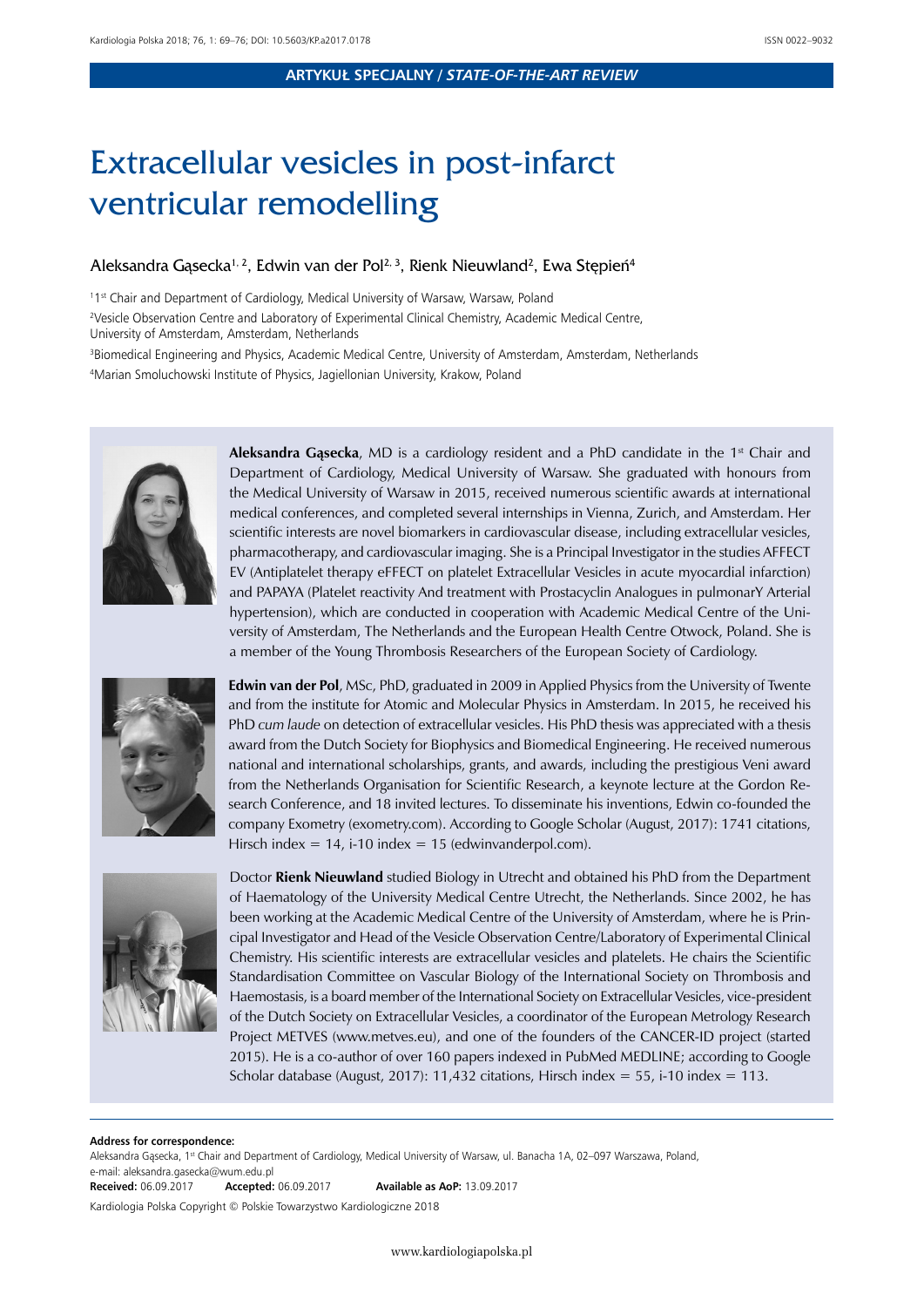

**Ewa Stępień**, Associate Professor, is a molecular biologist with medical specialty in clinical genetics and the Head of the Department of Medical Physics at Marian Smoluchowski Institute of Physics, Jagiellonian University in Krakow, Poland. Her main fields of interests cover the area of new biomarkers in cardiovascular disease, with a focus on extracellular vesicles and microRNA as potential targets in diagnostics and therapy. As a group leader, she conducts and supervises a number of projects dedicated to the role of extracellular vesicles in endothelial dysfunction and angiogenesis. As an Associate Professor, she gives courses in cell biology and clinical biochemistry for students in medical physics. She is a member of the Experimental Cardiology Section of the Polish Cardiac Society and a member of the Working Group on Atherosclerosis and Vascular Biology and the Working Group on Thrombosis of the European Society of Cardiology. She is also a member of the International Society of Extracellular Vesicles.

#### **INTRODUCTION**

Heart failure (HF) is a major public health problem, with a global prevalence of 1–2% of the adult population, rising to 10% among people over 70 years of age [1]. The economic costs of HF to healthcare systems and society are estimated at \$108 billion per year [2]. As the population ages and the survival rate of cardiovascular disease increases due to improved treatment, the number of patients with HF is expected to grow [3]. Despite recent progress in pharmacological treatment, mechanical circulatory support, and multidisciplinary team management, the prognosis of patients with HF is still poor, with up to 50% of the patients dying within five years of the diagnosis [4].

Acute myocardial infarction (AMI) causes over 50% of cases of HF, followed by arterial hypertension, valvular heart disease, cardiomyopathies, and other causes [5]. In patients with AMI, the myocardial necrosis leads to replacement of the infarcted area by scar tissue. These structural and functional changes of the myocardium are termed post-infarct left ventricle remodelling (LVR), which leads to the loss of contractile tissue and subsequently to post-infarct HF [6]. LVR is defined as an increase in end-diastolic left ventricular volume by 20% at six months after AMI, often accompanied by development of functional mitral regurgitation [6]. LVR affects 30% of patients after AMI, deteriorating the prognosis [7]. Clinical, biochemical, and imaging parameters predictive of LVR after AMI include the extension and anterior location of AMI [8], late or unsuccessful revascularisation [8], high concentrations of natriuretic peptides and cardiac troponins [9], enlarged left ventricular chamber on echocardiography [10], and microvascular obstruction and/or intramyocardial haemorrhage on cardiac magnetic resonance imaging [10]. However, none of these parameters predict which patients will develop LVR and progress to HF.

The pathways promoting development of LVR are (i) chronic stimulation of beta-adrenergic receptors and (ii) activation of the renin–angiotensin–aldosterone system (RAAS). Therefore, drugs that inhibit these pathways, including beta-blockers, angiotensin-converting enzyme inhibitors,

angiotensin receptor blockers, and aldosterone antagonists, are established to prevent LVR in patients after AMI [11]. Furthermore, mechanical interventions, such as cardiac resynchronisation therapy and left ventricle assist devices, partly reverse remodelling in eligible subsets of patients with advanced HF [4]. Finally, the intramyocardial administration of pluripotent stem cells improves ventricular function in patients with HF [12]. Nevertheless, none of the available treatments entirely prevent, inhibit, or reverse LVR. Thus, post-infarct LVR lacks both reliable prediction and effective treatment.

Extracellular vesicles (EVs) are biological nanoparticles with a phospholipid bilayer probably released by all eukaryotic and prokaryotic cells to the extracellular environment. Consequently, body fluids such as blood, urine, and probably pericardial fluid contain EVs [13, 14]. A transmission electron microscope (TEM) image and a cryo-TEM image of EVs from human plasma are shown in Figure 1. EVs are capable of transferring proteins, nucleic acids, and signalling ligands between cells, by which they affect the recipient cells [13]. Evidence is accumulating that EVs released from cardiac cells mediate the complex interplay between cardiomyocytes (CMs), fibroblasts, endothelial cells, vascular smooth muscle cells, and extracellular matrix underlying LVR [15]. Depending on the cellular origin and concentration of EVs, EVs are either cardioprotective or promote adverse LVR [16]. Hence, EVs from cardiac cells are candidate biomarkers to predict LVR, and are potential drug vehicles of LVR therapy.

Here we present the historical background of EVs, introduce EVs derived from cardiac cells (section 1), summarise the current evidence on the role of EVs in cardioprotection (section 2) and adverse post-infarct LVR (section 3), and present the potential clinical applications of EV-based biomarkers and therapeutics (section 4). The structure of the review is shown in Figure 2.

#### **HISTORY OF EXTRACELLULAR VESICLES**

Extracellular vesicles were identified in 1967 as a subcellular fraction of plasma called "platelet dust", because this fraction was thought to originate from platelets only [17]. Subsequently,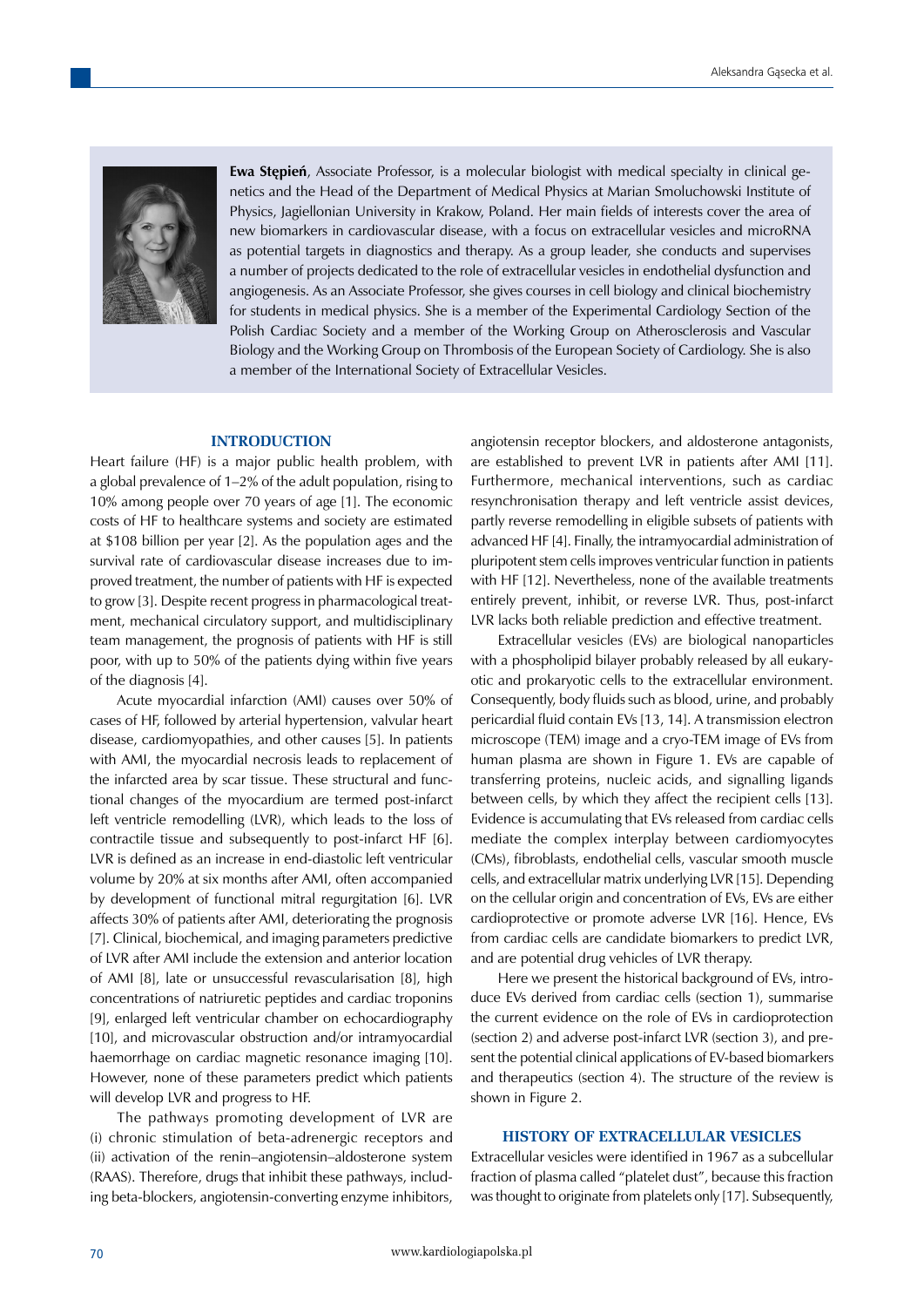

Figure 1. A transmission electron microscope (TEM) image (**A**) and a cryo-TEM image (**B**) of extracellular vesicles (EVs) from human plasma. The black arrows point to small spherical EVs, probably exosomes, large multi-layered EVs, probably microvesicles, and tubular EVs. The black arrows point also to lipoproteins or protein aggregates, which could be interpreted as small EVs. Image courtesy of Linda G. Rikkert, Vesicle Observation Centre, Academic Medical Centre, University of Amsterdam, the Netherlands and M. Libera, Centre of Polymer and Carbon Materials, Polish Academy of Sciences, Zabrze, Poland



Figure 2. The structure of the review. After acute myocardial infarction, cardiac cells release extracellular vesicles (EVs), which either contribute to cardioprotection or to adverse post-infarct remodelling. Analysis of cardio-specific EVs in blood can be used to predict and/or diagnose early post-infarct remodelling. Selection and enrichment of EVs from cardiac progenitor cells (CPCs), stem cells, cardiomyocytes (CMs), and fibroblasts can be used for therapy

also the occurrence of EVs in plasma, that were derived from cells other than platelets was demonstrated, and EVs with platelet features were shown to be released by platelet precursor cells, megakaryocytes [18, 19]. At present, EVs from platelets and/or megakaryocytes are thought to constitute about 30% of all circulating EVs [20], whereas the remaining EVs originate from blood cells, endothelial cells, and probably tissues, including the myocardium [21].

Initially, EVs were named after the cells or tissues from which they originate, e.g. prostasomes for EVs from prostate and dexosomes for EVs from dendritic cells, regardless of their biophysical and biochemical features, which caused confusion in the nomenclature [13]. This confusion was further increased by the historical and artificial division of EV into "exosomes", "mic rovesicles"/"microparticles", and "apoptotic bodies", based on the theoretical differences in size, mechanism of biogenesis, and exposed protein markers [13]. Along with the development of sensitive detection techniques, it has become clear that at present no biophysical or biochemical feature distinguishes types of EVs from each other, and that EVs in human body fluids are more heterogeneous than EVs from *in vitro* sources, like cell cultures. Therefore, the umbrella term "extracellular vesicles"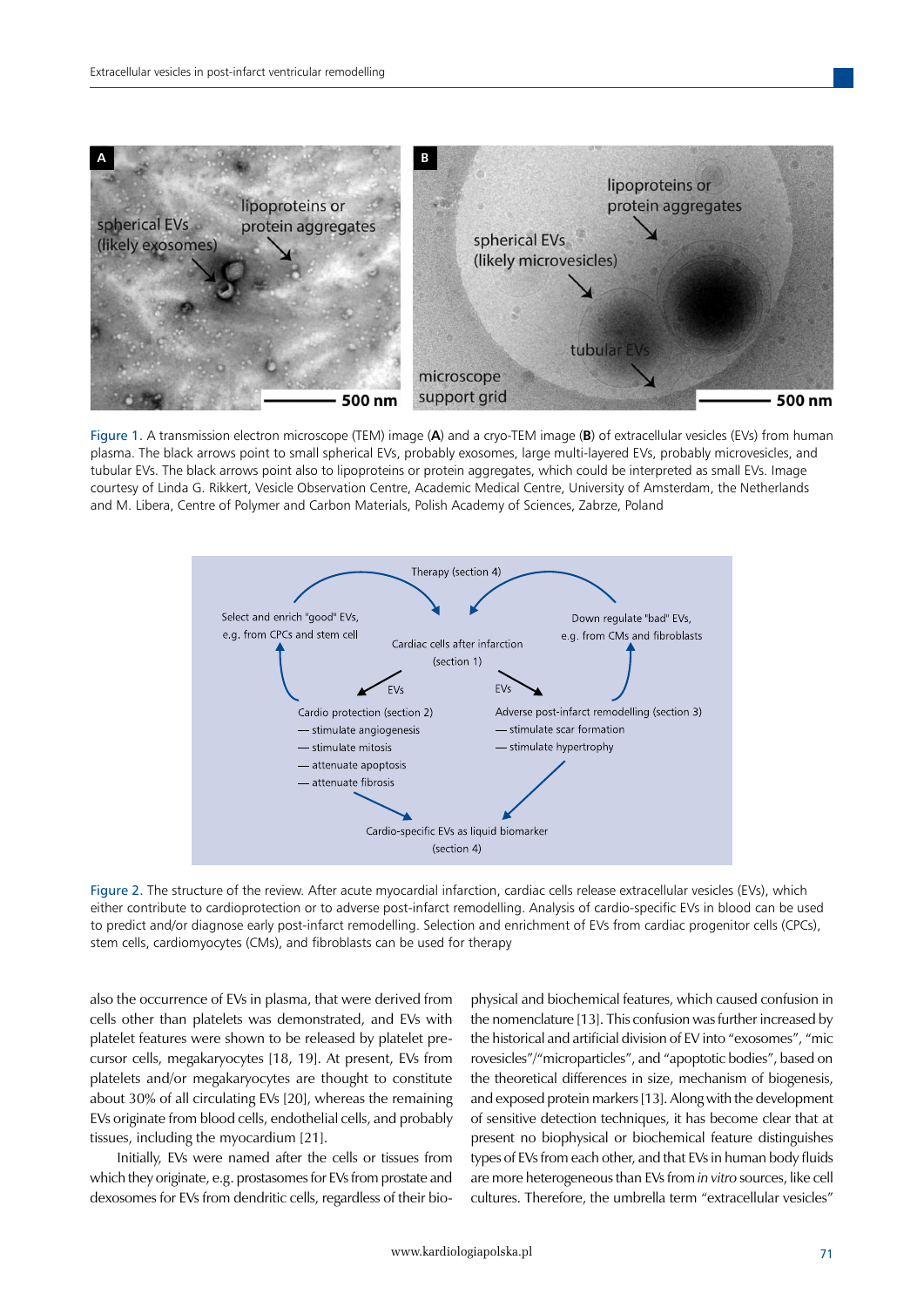

Figure 3. The number of global (**A**) and Polish (**B**) annual publications on extracellular vesicles (EVs) versus time, with an extensive increase in the last decade. In the least 50 years EVs have made their way from "platelet dust" into mediators of intercellular communication, the discovery of which was awarded the Nobel Prize in Physiology and Medicine

has been recommended to facilitate exchange of information within the EV research community [22].

Nearly five decades of research on EVs have made their way from cell debris into mediators of intercellular communication, which was awarded the Nobel Prize in Physiology or Medicine on the machinery regulating vesicle traffic within a cell, awarded to Randy Schekman et al. in 2013. It has been recognised that EVs have other functions beyond coagulation, such as inflammation [23] and remodelling of the infarcted myocardium [15]. Additionally, because the concentration of EVs probably ranges between 107 and 109 EVs/mL in the plasma of healthy individuals, which is comparable to the concentration of platelets or red blood cells [22], and because EVs transport proteins, nucleic acids, and signalling ligands between the cells, EVs are likely to contribute to physiological processes such as haemostasis [24], immune response [25], and cardioprotection [26]. Because EVs (i) expose specific receptors or ligands to target the recipient cells, (ii) have a unique protein/nucleic acid composition transferred to recipient cells, (iii), have a rigid lipid membrane to protect their cargo from enzymatic degradation, and (iv) have biophysical properties that enable separation from lipoproteins and protein aggregates, EVs have potential clinical applications as diagnostic/prognostic biomarkers, and as autologous vehicles for drug delivery. As a result, the clinical and scientific interest in EVs has grown tremendously. Figure 3 shows that the number of scientific publications on EVs versus time is growing exponentially. To establish EVs as clinically relevant biomarkers, standardised methodology to analyse EVs is required. Along with the "Guidelines to study extracellular vesicles" [27] and recent technological improvements, the field of EVs is entering an era of clinical application [22]. One of the

promising applications of EVs is the prediction and treatment of post-infarct LVR.

## **BIOGENESIS, CARGO, AND FUNCTION OF CARDIAC-DERIVED EXTRACELLULAR VESICLES (SECTION 1)**

After AMI, the cardiac cells including CMs, fibroblasts, endothelial cells, vascular smooth muscle cells, immune cells, and cardiac progenitor cells (CPCs) communicate with each other and recruit stem cells from the bone marrow to induce repair of the infarcted myocardium (Fig. 2, section 1) [28]. This adaptive repair is orchestrated by different signalling molecules, including cytokines and growth factors secreted from cardiac cells, which may be transported by EVs, at least *in vitro* [29].

It was demonstrated that highly differentiated cultured CMs release EVs ranging from 40 to 300 nm in diameter [29]. It was shown that CM-derived EVs contain cardiac-specific sarcomeric and mitochondrial proteins, including tropomyosin, myomesin, and cardiac-type myosin-binding protein C [30]. Moreover, under ischaemic conditions CMs release EVs containing proteins that cause inflammation (heat shock proteins), CM apoptosis (tumour necrosis factor alpha), hypertrophy, and fibrosis (transforming growth factor [TGF]-beta and transglutaminase 2) [30–32]. Hence, the milieu of the cardiac cells influences the composition and quantity of EVs released to the extracellular environment, suggesting that circulating EVs may represent a snapshot of the pathophysiological state of the myocardium.

Soon after the proteome of CM-derived EVs had been determined, another landmark finding followed. CM-derived EVs were shown to contain over 1500 different mRNA transcripts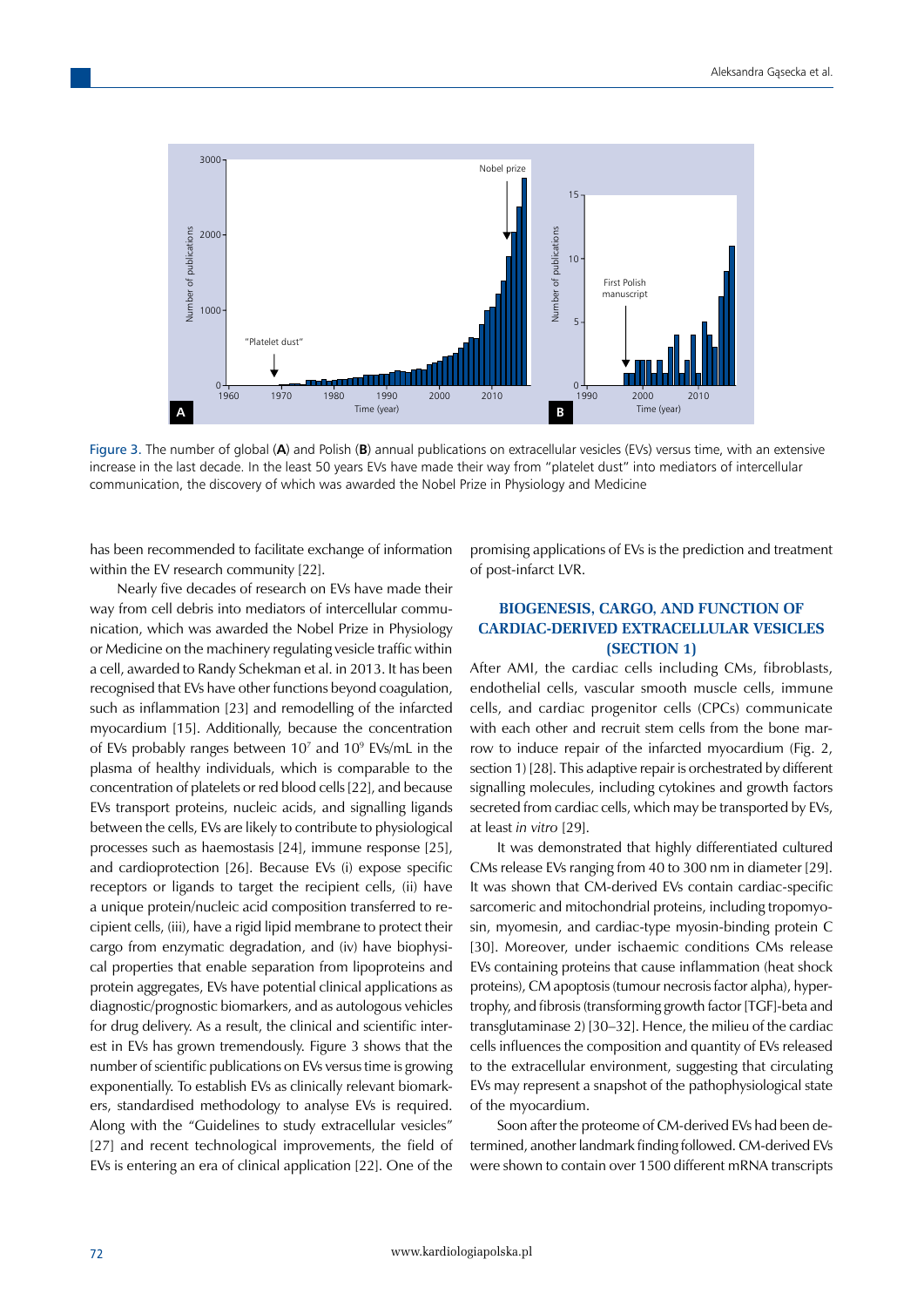and 340 distinct DNA sequences, which were taken up by fibroblasts and reprogrammed gene expression in fibroblasts [32]. Additionally, it has been proposed that EVs contribute to intercellular transfer of microRNAs (miRNAs) [33]. MiRNAs are highly conserved, about 22 nucleotides long, noncoding RNA molecules. By binding to complementary sequences on target mRNAs, miRNAs regulate the mRNA production, thereby affecting cell proliferation, differentiation, and apoptosis [33].

# **EXTRACELLULAR VESICLES IN CARDIOPROTECTION (SECTION 2)**

Cardioprotection is defined as "all mechanisms and means that contribute to the preservation of the heart by preventing or reversing myocardial damage" [26]. Because CMs are terminally differentiated, reversing myocardial damage is feasible only by recruitment of resident CPCs and non-cardiac progenitor and/or stem cells to the infarcted myocardium. Consequently, the direct administration of stem cells was thought to improve the cardiac repair after AMI by the replacement of damaged CMs with new cells [34]. Whereas the stem cells injected into the coronary circulation poorly differentiated into CMs, improvement of cardiac function and survival was consistently observed [34]. Subsequently, the stem cell-derived paracrine factors, including EVs and EV-derived miRNAs, have been implicated in cardioprotective or therapeutic activities of pluripotent stem cells (Fig. 2, section 2) [35, 36]. EVs purified from the conditioned medium of CPCs were shown to be enriched in proangiogenic miR-210, miR-132, and miR-146a, which stimulated proliferation and migration of human umbilical vein endothelial cells, and increased the survival of CMs in cell culture [36]. Of note, EVs from CPCs cultured in hypoxic conditions contained higher amounts of proangiogenic miR-132 and miR-146a compared to EVs released from CPCs under normoxia [36], suggesting that hypoxia probably increases the proangiogenic potential of CPC-derived-EVs also *in vivo*, for example in patients with atherosclerosis and/or HF. Research is ongoing to manipulate stem cells to release EVs containing specific proteins for delivery [37]. For example, the CD34<sup>+</sup> stem cells engineered to release EVs containing the morphogen sonic hedgehog injected into the border infarct zone of mice reduced the infarct size, increased capillary density, and improved long-term functional recovery [37]. EVs from CD34<sup>+</sup> stem cells were selectively taken up by CMs and cardiac endothelial cells, but not by fibroblasts, suggesting the presence of cell-specific receptors on EVs from CD34<sup>+</sup> stem cells [37]. If so, the cardioprotective and regenerative properties of EVs derived from cardiac and non-cardiac progenitors and/or stem cells might be used in cell-free therapy to augment regeneration of the post-infarct myocardium by activating canonical pathways involved in de-differentiation and re-differentiation processes [33, 35, 36]. One should bear in mind, however, that some effects initially attributed to EVs are caused by co-isolation contaminants. For example, the part of miRNAs previously thought to be present in and transported by EVs is now known to be transported by high-density lipoproteins and/or argonaute-2 protein, which co-isolate with EVs upon centrifugation [22].

Cardiac cells surviving in the infarcted myocardium *prevent* myocardial damage by release of EVs enriched with pro-angiogenic, mitogenic, anti-apoptotic, and anti-fibrotic factors, thereby inducing metabolic and structural adaptations. The growth of new vessels, neoangiogenesis, is a major adaptation after AMI, allowing redistribution of the cardiac blood supply from the necrotic to the viable myocardium. The main trigger for neoangiogenesis is ischaemic preconditioning, defined as protecting the heart against permanent injury after alternate periods of myocardial ischaemia and reperfusion [38]. EVs were demonstrated to mediate ischaemic preconditioning by changing the expression of specific miRNAs. For example, miR-21 and miR-126 in EVs from endothelial cells increased the resistance of CMs to hypoxic stress by stimulation of phosphoinositide 3-kinase/protein kinase B and other pro-survival pathways [39]. Moreover, miR-21 regulates the expression of extracellular matrix metalloproteinase (MMPs) inducer and MMPs responsible for the remodelling of extracellular matrix, thereby facilitating the migration of endothelial cells and neoangiogenesis [40]. Besides miRNAs, growth factors including insulin-like growth factor 1, TGF-beta, and vascular endothelial growth factor. Also, heat shock proteins are present in EVs from cardiac stem cells, and these proteins can be transferred to adjacent cells to stimulate proliferation and confer protection against oxidative stress, respectively [30, 41]. Finally, EVs from CMs are enriched in miR-29b and miR-133a, which both suppress cardiac fibrosis by targeting connective tissue growth factor, type 1 collagen, and TGF-beta [42, 43]. Again, the effects attributed to EVs should be interpreted with caution, until revised with use of novel methods to isolate and concentrate EVs.

### **EXTRACELLULAR VESICLES IN ADVERSE POST-INFARCT REMODELLING (SECTION 3)**

The main processes in post-infarct LVR are *scar formation* within the infarcted wall and *hypertrophy* of the remaining walls [28].

*Scar formation* involves (i) remodelling of the extracellular matrix, (ii) transformation of cardiac fibroblasts to myofibroblasts, and (iii) transformation of endothelial cells to mesenchymal stem cells, termed endothelial-to-mesenchymal transition (EMT). EVs contribute to these processes (Fig. 2, section 3) [15, 44, 45].

First, neutrophils and macrophages which migrate into the infarcted zone release EVs containing miR-21 and miR-26a, which both are responsible for the remodelling of the extracellular matrix by regulating the expression of MMPs, such as MMP-2, -3, -7, and -13 [44]. MMPs digest the infarcted tissue, thereby facilitating the invasion of myofibroblasts and stimu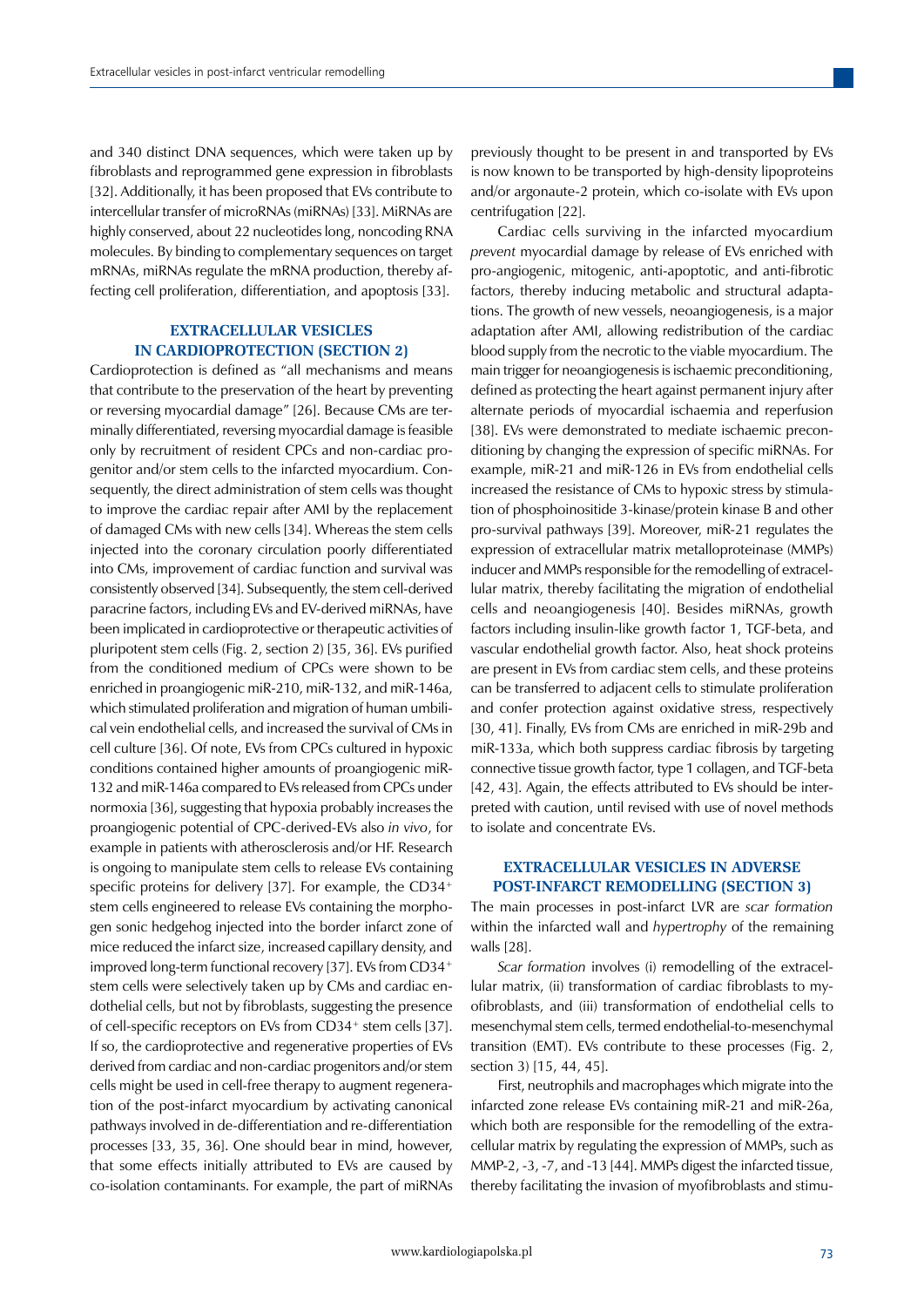lating the migration of inflammatory cells. Myofibroblasts, in turn, produce collagen, which is deposited in the infarcted myocardium to form connective tissue. Myofibroblasts also release EVs containing TGF-beta, which induces EMT and fibrosis [30, 45]. Following EMT, endothelial cells increase the synthesis of extracellular matrix components. As a result, the infarcted tissue is progressively replaced by a scar. Of note, the contribution of EVs to scar formation has been investigated *in vitro*, leaving the actual role of EVs in scar formation *in vivo* not established.

*Hypertrophy* is initiated by (i) local and systemic tissue synthesis of RAAS components, angiotensin II, and aldosterone, (ii) enhanced release of catecholamines by adrenal medulla, and (iii) the release of paracrine/autocrine factors, such as miRNAs [28].

Stimulation with angiotensin II increases the release of EVs from cultured cardiac fibroblasts [46]. The released EVs enhanced the production of angiotensin II and increased the expression of angiotensin II receptor type 1 and 2 in CMs, thereby inducing pathological hypertrophy of CMs [46]. The EV-induced hypertrophy of CMs was abolished in the presence of the EV inhibitors GW4869 and dimethyl amiloride, further confirming that pathological cardiac hypertrophy induced by activation of RAAS is — at least partly — mediated by fibroblast-derived EVs [46]. The effect of catecholamines on the release of EVs from cardiac cells has not been studied so far, but in a murine model EVs from hepatocytes contain catechol O-methyltransferase (COMT), which inactivates dopamine, epinephrine, and norepinephrine. Thus, release of these hepatocyte-derived EVs into the circulation may be involved in the metabolism of catecholamines [47]. By changing the quality and quantity of catecholamines that bind to the cardiac alpha- and beta-adrenergic receptors, COMT-containing EVs may affect the growth and proliferation of CMs. Hence, modulation of COMT activity in circulating EVs offers new possibilities to decrease the concentration of catecholamines in patients after AMI, thereby decreasing the risk of LVR and HF.

Among the paracrine factors essential for hypertrophy, EV-mediated transfer of miRNAs between the cardiac muscle cells plays a central role. Cardiac fibroblasts release EVs enriched in miR-21, which induces hypertrophy of CMs by downregulating the expression of proteins involved in organising cardiac muscle structure and function, such as sorbin and SH3 domain-containing protein 2 [48]. In a murine model, inhibition of miR-21 suppressed CM hypertrophy in response to angiotensin II, thus confirming *in vivo* that fibroblast-derived miR-21 is involved in CM hypertrophy [49]. Other EV-derived miRNAs released from cardiac fibroblasts, which are involved in hypertrophy, include miR-133a, miR-208, and miR-499. These miRNAs regulate genes encoding calcium channel inositol trisphosphate 3 receptor gene and myosin heavy chain [49]. Whereas in physiological conditions miR-133a, miR-

208, and miR-499 stimulate heart healing, overproduction of these miRNAs during LVR favours the development of cardiac hypertrophy [49]. Probably the same miRNAs have either an adaptive or maladaptive role because they activate different intracellular pathways, depending on their concentration and/or duration of stress conditions. Hence, miRNA-regulated intracellular pathways might become a novel therapeutic tool for prevention and treatment of LVR.

## **CONCLUSIONS AND CLINICAL IMPLICATIONS (SECTION 4)**

Identification of EV subtypes specific for LVR may be a novel source of biomarkers with the potential to identify patients at risk of LVR and HF (Fig. 2, section 4). Moreover, understanding the mechanisms involved in the release and uptake of EVs creates new opportunities to control and govern LVR by targeted delivery of EVs containing cardioprotective drugs (Fig. 2, section 4). Of note, EV-mediated therapy opens up a new treatment strategy by using stem cell implantation in the replacement of damaged CMs and restitution of the infarcted myocardium. However, before the results of the *in vitro* and the preliminary *in vivo* studies in animal models are translated into clinical practice, some issues need to be clarified.

First, a typical primary CM culture is not homogenous, and therefore it is challenging to determine whether EVs secreted to the conditioned media in the culture of CMs are indeed released from the CMs or from contaminating cells such as fibroblasts and/or endothelial cells. Second, the secretory potential of a cell line is usually different in *in vitro* than in *in vivo* conditions, which warrants caution while translating the experimental results to the clinical models. Third, EVs transport a number of still unidentified proteins and nucleic acids, so it is difficult to attribute a specific effect evoked by EVs to a specific molecule. Finally, it seems that EVs from the same cell line have dual activity, being either pro- or antiangiogenic, pro- or antifibrotic, mitogenic or apoptotic, depending on their intracellular origin and concentration, thus making it difficult to predict the biological effects after administration to patients [32, 33, 50]. Altogether, the biosafety and efficacy of EV-based therapy in LVR and other cardiovascular disease should be carefully assessed in preclinical studies before moving this promising field towards clinical trials.

In an attempt to standardise the methodology of EV analysis and to accelerate the clinical implementation of EVs, the international research community, including Polish researchers, has joined forces to create the International Society of Extracellular Vesicles (ISEV). Figure 4 shows an overview of the Polish institutions that use the three most common technologies to characterise single EVs: EV-dedicated flow cytometry capable of analysing EVs > 150 nm, nanoparticle tracking analysis (NTA), and tuneable resistive pulse sensing (TRPS). Figure 4 shows that there are five EV-dedicated flow cytometers (Apogee A50 or A60), four TRPS, and one NTA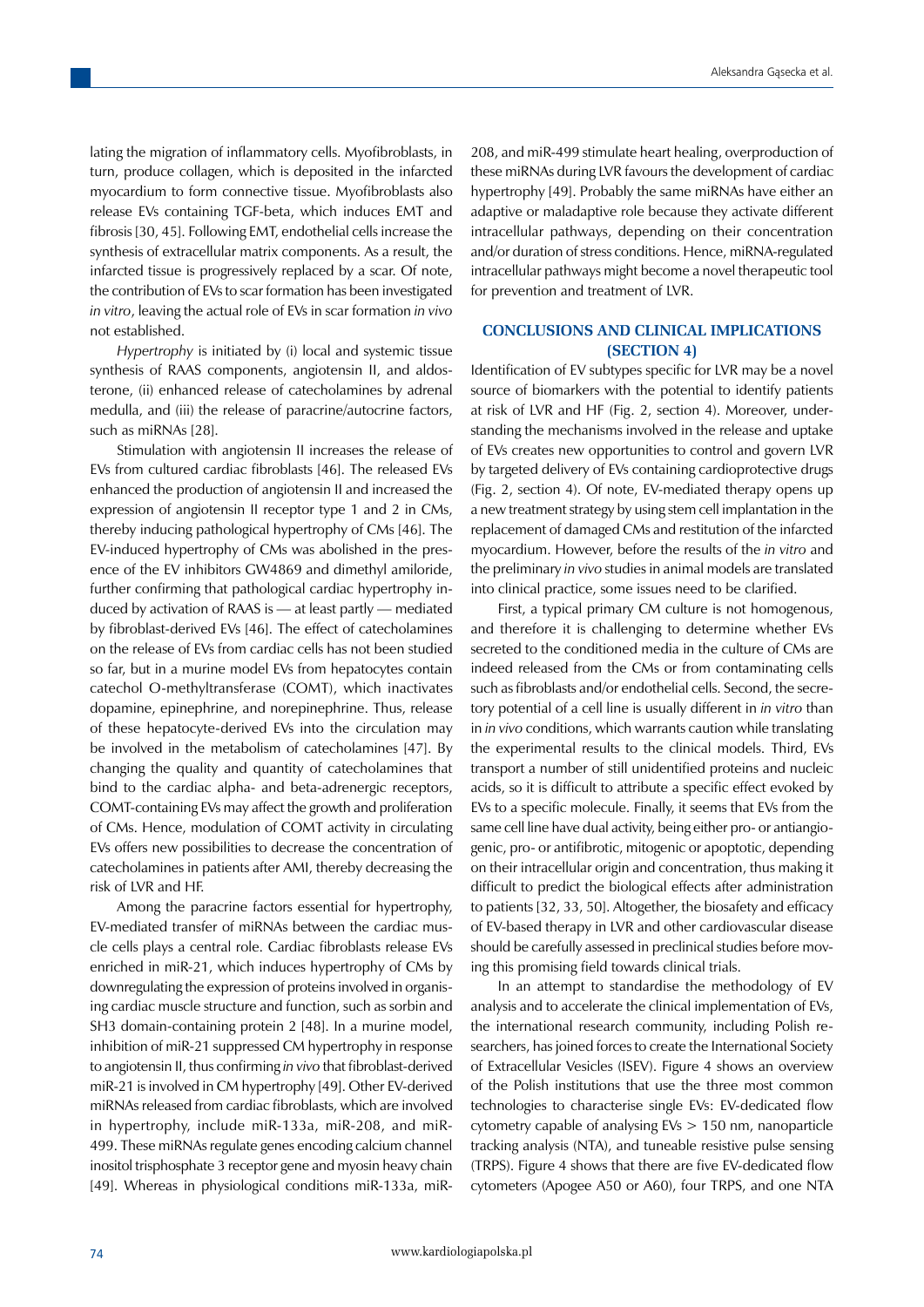

Figure 4. Overview of the institutions that use the three most common technologies (dedicated flow cytometry, nanoparticle tracking analysis, and resistive pulse sensing) to characterise single extracellular vesicles in Poland

in Poland. Regarding the substantial scientific potential of the individual institutions, which could be augmented by the inter-institutional collaboration, attempts are ongoing to launch the Polish Society of EVs, the main goal of which would be to facilitate the exchange of information and technologies between the institutions and promote EV research at funding agencies, thereby contributing to the worldwide efforts to improve healthcare by EVs.

To conclude, the EV field is new and the roles of EVs in health and disease are undergoing extensive research. It is tempting to speculate that EVs might be used as liquid biomarkers to predict LVR, and/or as drug vehicles of LVR therapy. However, before EVs are clinically applicable, standardisation of the pre-analytical and analytical variables is required based on the detection of EVs by sensitive analytical techniques. Recent progress regarding the isolation and detection of EVs, as well as new insights into their concentration and function, has allowed the establishment of the first consensus document in the field: "Methodological guidelines to study extracellular vesicles" [27]. To achieve the consensus, the interdisciplinary collaboration between researchers from various disciplines and societies is much needed. Following the consensus, the field of EVs is currently entering the era of clinical studies.

#### *Conflict of interest: none declared*

#### *References*

- 1. Roger VL. Epidemiology of heart failure. Circ Res. 2013; 113(6): 646–659, doi: [10.1161/CIRCRESAHA.113.300268,](http://dx.doi.org/10.1161/CIRCRESAHA.113.300268) indexed in Pubmed: [23989710](https://www.ncbi.nlm.nih.gov/pubmed/23989710).
- 2. Cook C, Cole G, Asaria P, et al. The annual global economic burden of heart failure. Int J Cardiol. 2014; 171(3): 368–376, doi: [10.1016/j.](http://dx.doi.org/10.1016/j.ijcard.2013.12.028) [ijcard.2013.12.028](http://dx.doi.org/10.1016/j.ijcard.2013.12.028), indexed in Pubmed: [24398230](https://www.ncbi.nlm.nih.gov/pubmed/24398230).
- 3. Mathers CD, Loncar D. Projections of global mortality and burden of disease from 2002 to 2030. PLoS Med. 2006; 3(11): e442, doi: [10.1371/journal.pmed.0030442](http://dx.doi.org/10.1371/journal.pmed.0030442), indexed in Pubmed: [17132052](https://www.ncbi.nlm.nih.gov/pubmed/17132052).
- 4. Taylor CJ, Roalfe AK, Iles R, et al. Prognosis of all-cause heart failure and borderline left ventricular systolic dysfunction: 5 year mortality follow-up of the Echocardiographic Heart of England Screening Study (ECHOES). Eur Heart J. 2007; 28(9): 1128–1134, doi: [10.1093/eur](http://dx.doi.org/10.1093/eurheartj/ehm102)[heartj/ehm102](http://dx.doi.org/10.1093/eurheartj/ehm102), indexed in Pubmed: [17459902](https://www.ncbi.nlm.nih.gov/pubmed/17459902).
- 5. Fox KF, Cowie MR, Wood DA, et al. Coronary artery disease as the cause of incident heart failure in the population. Eur Heart J. 2001; 22(3): 228–236, doi: [10.1053/euhj.2000.2289](http://dx.doi.org/10.1053/euhj.2000.2289), indexed in Pubmed: [11161934.](https://www.ncbi.nlm.nih.gov/pubmed/11161934)
- 6. Yano T, Miura T, Ikeda Y, et al. Intracardiac fibroblasts, but not bone marrow derived cells, are the origin of myofibroblasts in myocardial infarct repair. Cardiovasc Pathol. 2005; 14(5): 241–246, doi: [10.1016/j.](http://dx.doi.org/10.1016/j.carpath.2005.05.004) [carpath.2005.05.004](http://dx.doi.org/10.1016/j.carpath.2005.05.004), indexed in Pubmed: [16168896.](https://www.ncbi.nlm.nih.gov/pubmed/16168896)
- 7. Flachskampf FA, Schmid M, Rost C, et al. Cardiac imaging after myocardial infarction. Eur Heart J. 2011; 32(3): 272–283, doi: [10.1093/eur](http://dx.doi.org/10.1093/eurheartj/ehq446)[heartj/ehq446](http://dx.doi.org/10.1093/eurheartj/ehq446), indexed in Pubmed: [21163851](https://www.ncbi.nlm.nih.gov/pubmed/21163851).
- 8. Orn S, Manhenke C, Anand IS, et al. Effect of left ventricular scar size, location, and transmurality on left ventricular remodeling with healed myocardial infarction. Am J Cardiol. 2007; 99(8): 1109–1114, doi: [10.1016/j.amjcard.2006.11.059](http://dx.doi.org/10.1016/j.amjcard.2006.11.059), indexed in Pubmed: [17437737](https://www.ncbi.nlm.nih.gov/pubmed/17437737).
- 9. Hallén J, Jensen JK, Fagerland MW, et al. Cardiac troponin I for the prediction of functional recovery and left ventricular remodelling following primary percutaneous coronary intervention for ST-elevation myocardial infarction. Heart. 2010; 96(23): 1892–1897, doi: [10.1136/hrt.2009.190819](http://dx.doi.org/10.1136/hrt.2009.190819), indexed in Pubmed: [21062778](https://www.ncbi.nlm.nih.gov/pubmed/21062778).
- 10. Husser O, Monmeneu JV, Sanchis J, et al. Cardiovascular magnetic resonance-derived intramyocardial hemorrhage after STEMI: Influence on long-term prognosis, adverse left ventricular remodeling and relationship with microvascular obstruction. Int J Cardiol. 2013; 167(5): 2047–2054, doi: [10.1016/j.ijcard.2012.05.055](http://dx.doi.org/10.1016/j.ijcard.2012.05.055), indexed in Pubmed: [22682700.](https://www.ncbi.nlm.nih.gov/pubmed/22682700)
- 11. Frigerio M, Roubina E. Drugs for left ventricular remodeling in heart failure. Am J Cardiol. 2005; 96(12A): 10L–18L, doi: [10.1016/j.](http://dx.doi.org/10.1016/j.amjcard.2005.09.060) [amjcard.2005.09.060](http://dx.doi.org/10.1016/j.amjcard.2005.09.060), indexed in Pubmed: [16399088.](https://www.ncbi.nlm.nih.gov/pubmed/16399088)
- 12. Gwizdala A, Rozwadowska N, Kolanowski TJ, et al. Safety, feasibility and effectiveness of first in-human administration of muscle-derived stem/progenitor cells modified with connexin-43 gene for treatment of advanced chronic heart failure. Eur J Heart Fail. 2017; 19(1): 148–157, doi: [10.1002/ejhf.700](http://dx.doi.org/10.1002/ejhf.700), indexed in Pubmed: [28052545.](https://www.ncbi.nlm.nih.gov/pubmed/28052545)
- 13. van der Pol E, Böing AN, Harrison P, et al. Classification, functions, and clinical relevance of extracellular vesicles. Pharmacol Rev. 2012; 64(3): 676–705, doi: [10.1124/pr.112.005983](http://dx.doi.org/10.1124/pr.112.005983), indexed in Pubmed: [22722893.](https://www.ncbi.nlm.nih.gov/pubmed/22722893)
- 14. Beltrami C, Besnier M, Shantikumar S, et al. Human pericardial fluid contains exosomes enriched with cardiovascular-expressed micrornas and promotes therapeutic angiogenesis. Mol Ther. 2017; 25(3): 679–693, doi: [10.1016/j.ymthe.2016.12.022](http://dx.doi.org/10.1016/j.ymthe.2016.12.022), indexed in Pubmed: [28159509.](https://www.ncbi.nlm.nih.gov/pubmed/28159509)
- 15. Waldenström A, Ronquist G. Role of exosomes in myocardial remodeling. Circ Res. 2014; 114(2): 315–324, doi: [10.1161/CIRCRE-](http://dx.doi.org/10.1161/CIRCRESAHA.114.300584)[SAHA.114.300584](http://dx.doi.org/10.1161/CIRCRESAHA.114.300584), indexed in Pubmed: [24436427](https://www.ncbi.nlm.nih.gov/pubmed/24436427).
- 16. Ailawadi S, Wang X, Gu H, et al. Pathologic function and therapeutic potential of exosomes in cardiovascular disease. Biochim Biophys Acta. 2015; 1852(1): 1–11, doi: [10.1016/j.bbadis.2014.10.008](http://dx.doi.org/10.1016/j.bbadis.2014.10.008), indexed in Pubmed: [25463630](https://www.ncbi.nlm.nih.gov/pubmed/25463630).
- 17. Wolf P. The nature and significance of platelet products in human plasma. Br J Haematol. 1967; 13(3): 269–288, indexed in Pubmed: [6025241.](https://www.ncbi.nlm.nih.gov/pubmed/6025241)
- 18. Flaumenhaft R, Dilks JR, Richardson J, et al. Megakaryocyte-derived microparticles: direct visualization and distinction from platelet-derived microparticles. Blood. 2009; 113(5): 1112–1121, doi: [10.1182/blood-2008-06-163832](http://dx.doi.org/10.1182/blood-2008-06-163832), indexed in Pubmed: [18802008](https://www.ncbi.nlm.nih.gov/pubmed/18802008).